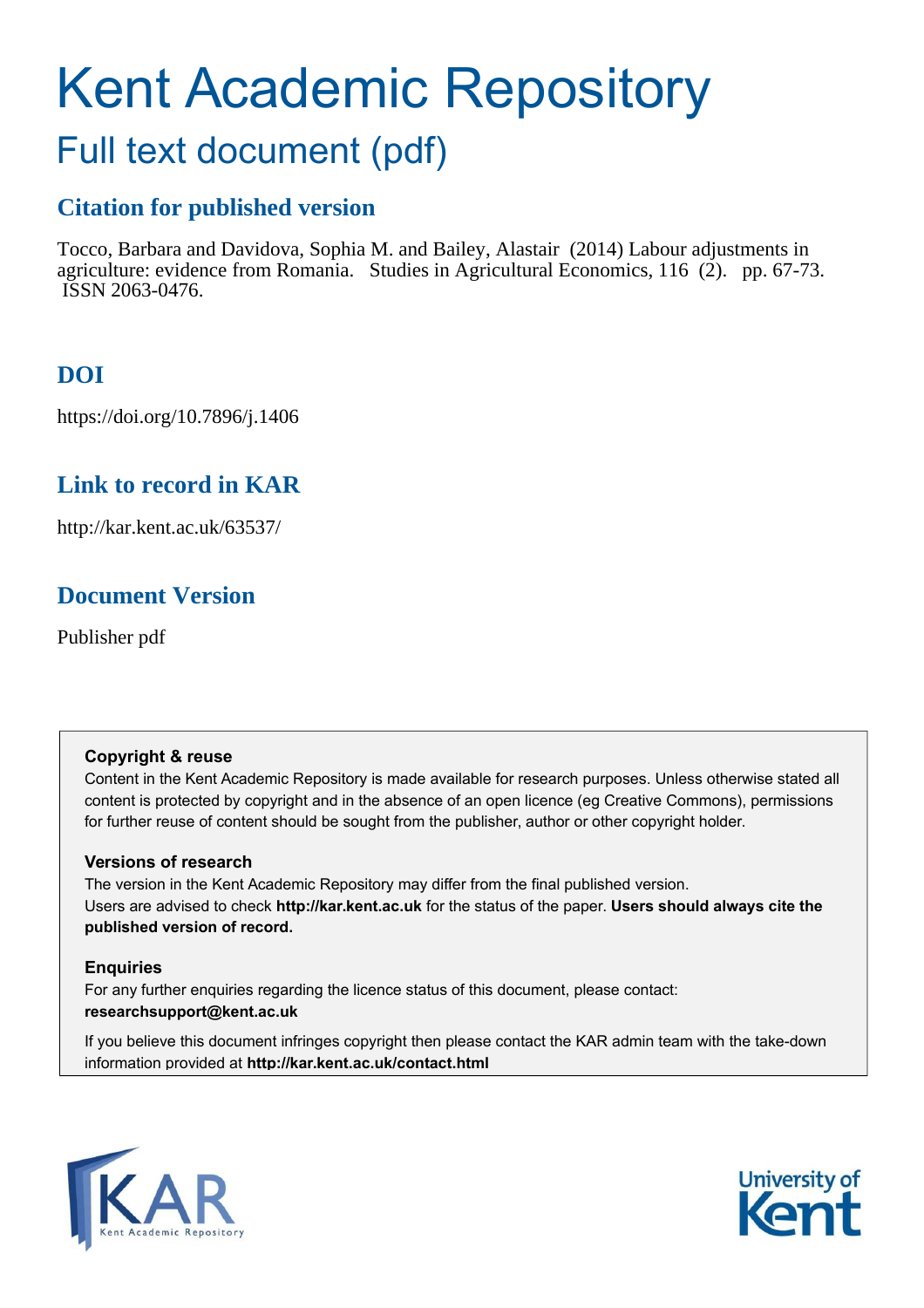#### **Barbara TOCCO\*, Sophia DAVIDOVA\* and Alastair BAILEY\***

## **Labour adjustments in agriculture: evidence from Romania**

This paper explores the slow pace of structural change which has characterised the post-transition period in Romania and sheds light on the dynamics of labour adjustments. A multinomial logit is employed to investigate the determinants of inter-sectoral labour movements in the period 2003-06. The high share of farm employment in Romania, mostly characterised by family workers and self-employed, suggests that agriculture serves as a buffer against unemployment. Whereas the main channel of farm labour outflows is closely related to retirement, movements to other sectoral employment are significantly hindered by the low levels of education. The findings are important from a policy point of view, suggesting the need for investments in human capital, specifically in education of the rural population with the purpose of enhancing the mobility of labour and facilitating a smooth transition across activities. At the same time, priority should be placed on rural development to encourage the diversification of the rural economy and the creation of alternative sources of income from non-agricultural activities.

**Keywords:** labour adjustments, inter-sectoral movements, agriculture, multinomial logit, Romania

\* University of Kent, Canterbury, CT2 7NP, United Kingdom. Corresponding author: bt86@kent.ac.uk

#### **Introduction**

The collapse of the communist system in 1989 and the transition from a centrally planned to a market economy has had a deep influence on the labour markets in Central and Eastern European countries (CEECs). In Romania, the land reform and the privatisation of non-land assets created more than 4 million individual farm households and small family farms which, in terms of the number of farms, became the predominant type of farming. Although many of these smallscale semi-subsistence farms are expected to disappear as a consequence of economic growth, in the last decade the process of structural change has been relatively slow.

One of the roles of agriculture in economic development is traditionally seen as releasing labour for the rest of the economy. This can provide the double benefit of supplying hard-working self-reliant workers for rapid economic growth in the non-agricultural sectors while at the same time spurring agriculture to improve its labour productivity and raise rural living standards. Romania seemed perfectly poised to offer these developments after the collapse of the centrally planned system. It had one of the largest agricultural sectors in the CEECs, and incipient manufacturing and service sectors which had great potential to be invigorated by joining the European Union (EU) single market. This seemed to offer an opportunity to see classic labour market interactions between agriculture and the rest of the economy.

Motivated by this opportunity, the objective of this paper is to identify the determinants of labour adjustments with respect to the agricultural sector which have characterised the post-transition period. In particular, the paper examines both supply and demand side characteristics which explain inter-sectoral movements of labour. The focus on Romania is deliberate and stems from the significant role of its agricultural sector in the national economy. One of the striking features is the pronounced share of employment in the agricultural sector. In 2010, agriculture accounted for 30 per cent of total employment with more than 2.7 million people engaged in the sector. The 2010 Farm Structure Survey (FSS) recorded 3,859 thousand agricultural holdings in Romania with 71 per cent of these holdings having 2 ha or less. A unique characteristic, even in comparison to other CEECs, is the unfavourable production structure: the heavy

reliance of people on subsistence and semi-subsistence agriculture (more than 90 per cent of the total number of holdings use more than 50 per cent of the agricultural production for its own final consumption rather than sales to the market), and the very low labour productivity of farming, at less than 25 per cent of the EU average. Outmigration from agriculture has been very slow and this suggests that more attention should be given to the supply side of the labour market with emphasis on the causes of labour immobility (Lianos, 1971).

#### **Allocation of labour in rural areas**

The empirical investigation of inter-sectoral movements of labour relies upon the classic two-sector model of ruralurban migration developed by Todaro (1969) and Harris and Todaro (1970). This assumes that the migration decisions of individuals are based upon the expected income differential between the rural and the urban sector. Migration will occur if the expected income exceeds the migration costs, as well as the transaction costs, such as the search costs of finding employment, the inter-sectoral relocation costs and the costs of physical relocation. Therefore, the integration of rural factor markets in the general economy is important as it reduces the labour market constraints, facilitating the shift to other sectors. However, the information on the location and availability of jobs may not be perfect, so that imperfect and asymmetric information creates mobility costs (Sadoulet and de Janvry, 1995).

Moreover, the decision to migrate or not is also influenced by non-pecuniary benefits associated with the job attributes of a particular sector: working in agriculture may be associated with tradition and cultural reasons, or because farmers enjoy the autonomy of self-employment rather than working in a company (Bojnec and Dries, 2005), and this also creates labour immobility. Other non-monetary attributes refer to the residence where the individuals live, commuting time, transport facilities and other amenities (Zanni *et al*., 2008). Furthermore, changes in policies, institutions and administrative regulations (such as price and trade liberalisation, privatisation, restructuring, etc.) also affect the opportunity cost of labour and therefore have an impact upon labour adjustments (Swinnen *et al*., 2005).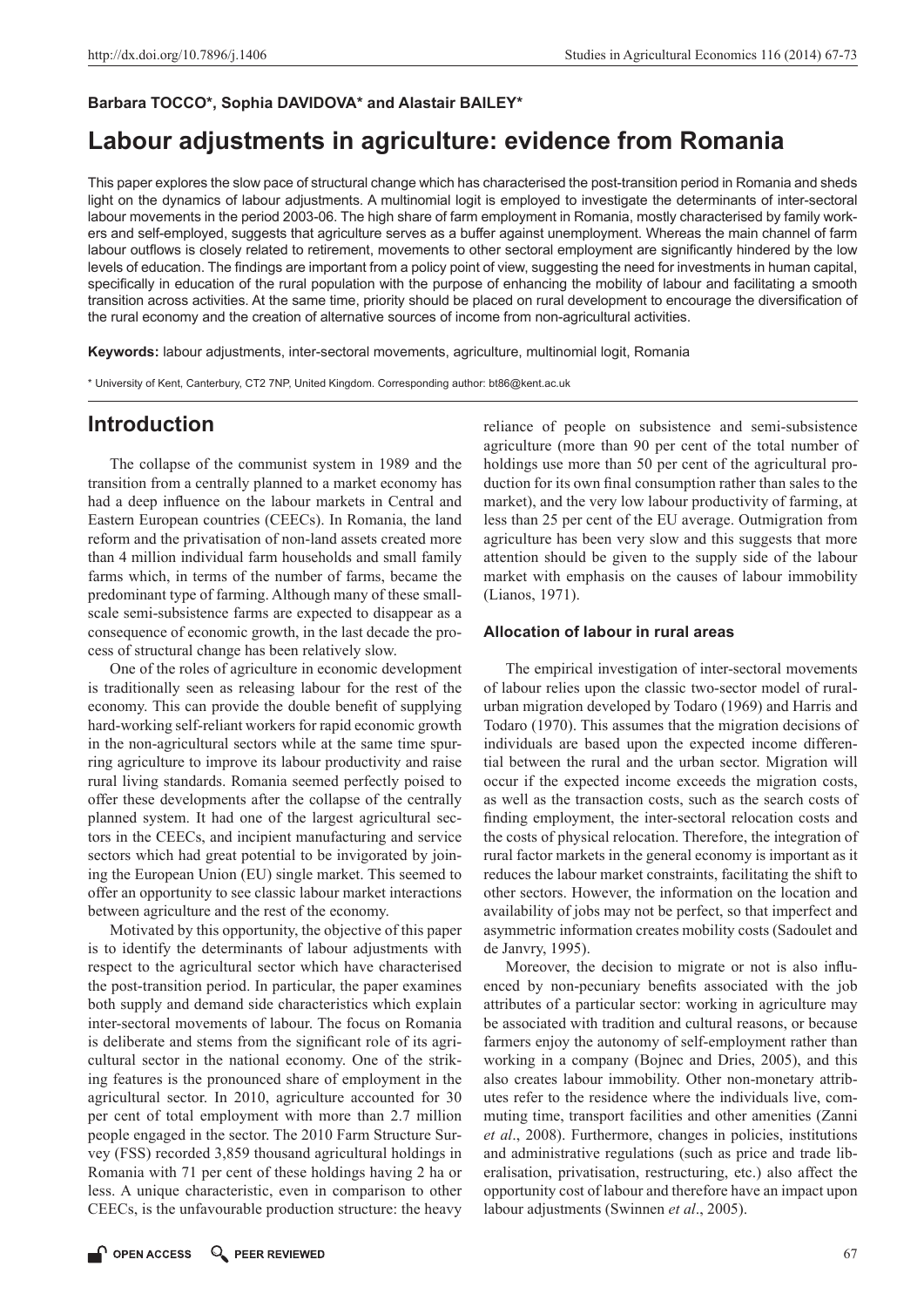The costs of switching jobs as well as the probability of finding another job depend on the individual human capital characteristics, such as age and education of the individuals, as well as on regional and economic conditions, such as the degree of urbanisation and local employment conditions. The human capital theory represents an important contribution to the labour reallocation literature, as it predicts that the younger and the more educated individuals are those more inclined to migrate. The young will be more mobile as they can reap the benefits over a longer period of time, and the better-educated have more transferrable skills and more access to information, and they face lower transaction costs in switching jobs and moving from one region to another. As supported by a large body of literature, education is one of the most important variables for entry in the non-farm economy: schooling, which is often used as a proxy for knowledge and skills, is positively and significantly associated with participation in rural non-agricultural wage employment (Huffman, 1980; Sumner, 1982; Kimhi, 1994; Corsi and Findeis, 2000; Goodwin and Holt, 2002; Juvančič and Erjavec, 2005; Benjamin and Kimhi, 2006), and decreases participation in agricultural activities (Lopez, 1984; Fall and Magnac, 2004; Rizov and Swinnen, 2004).

As human capital is a key factor for the quality, mobility and flexibility of labour, it is thus crucial for an efficient allocation of labour at both micro and sector level (Bojnec and Dries, 2005). Overall, inadequate human capital represents an important constraint for the reallocation of agricultural labour and for economic activities in rural areas in general (Rizov and Swinnen, 2004). For a comprehensive review of major studies and key issues on agriculture and rural labour markets see Tocco *et al*. (2012).

The remainder of the paper is structured as follows: the next section sets out the empirical specification, data and variables employed. This is followed by a discussion of the estimation results in the context of the previously published literature, and conclusions, including policy implications.

#### **Methodology**

#### **Empirical specification**

Labour adjustments in agriculture are modelled by an occupational choice model exploring the determinants of labour flows out of the agricultural sector. The methodology used follows Bojnec and Dries (2005). The analytical framework employed differentiates between labour movements from the agricultural sector to the industrial or services sector on the one hand, and into unemployment or out of the labour force on the other<sup>1</sup>. Hence, the categorical dependent variable can take three mutually exclusive unordered outcomes: agriculture, industry/services, non-employment. The model employed is a multinomial logit (Greene, 2003), which can be specified as:

$$
Prob(Y_i = j) = \frac{e^{\beta j x_i}}{\sum_{k=0}^{m} e^{\beta k x_i}}, \text{ for } j = 0, ..., m
$$
 (1)

The estimated equations provide a set of probabilities for the *m* occupational choices for a decision maker with characteristics  $\hat{x}_i$ , i.e. to stay in the same occupation or to flow to one of the  $j$  alternatives. The model is unidentified since there are many parameter values that lead to the same probabilities: a convenient normalisation that solves the problem is to set  $\beta_0 = 0$ . The probabilities sum to one, which implies that only  $m-1$  parameter vectors need to be estimated to determine the *m* probabilities. This means that the remaining coefficients  $\beta_j$  measure the change relative to the reference group  $Y=0$ . Thus, the probabilities are:

$$
Prob(Y_i = j) = \frac{e^{\beta_j x_i}}{1 + \sum_{k=1}^{m} e^{\beta_k x_k}}, \text{ for } j = 0, ..., m
$$
\n
$$
Prob(Y_i = 0) = \frac{1}{1 + \sum_{k=1}^{m} e^{\beta_k x_k}} \tag{2}
$$

Therefore, each outcome, or occupational choice ( *j*), is compared with the base category  $(Y=0)$  of individuals who do not change sector between two periods or in other words who are still engaged in agriculture in the second period<sup>2</sup>. Hence, the coefficients of the multinomial model are interpreted in comparison to the base category so that a positive coefficient means that, as the regressor increases, individuals are more likely to choose alternative *j* than alternative 0.

For simplicity, we will also report the results as odds ratios or relative-risk ratios (Cameron and Trivedi, 2009). The odds ratio of choosing alternative *j* rather than alternative 0 is given by:

$$
\frac{Prob(Y_i = j)}{Prob(Y_i = 0)} = \exp(\beta'_j x_i)
$$
\n(3)

so that  $e^{\beta j}$  gives the proportionate change in the relative risk of choosing alternative *j* rather than alternative 0 when *x i* changes by one unit. Thus, if the coefficient is positive, the odds ratio will be greater than 1, and if negative it will be less than 1.

#### **Data and variables**

The main data set is provided by the EU Labour Force Survey (EU-LFS). Since the household numbers are randomised it is not possible to track individuals across different waves. Nonetheless, the analysis exploits the presence of retrospective questions, as the interviewed individuals at each period (*t*) provide information in regards to their employment status one year prior to the survey  $(t-1)$ . Therefore, the changes in labour outcomes for the same individuals across two consecutive years could be observed. The sample comprises pooled cross-sections of people employed in agriculture in *t*-1 for the period 2003-06 and consists of 71,862 individuals. The categorical dependent variable represents

<sup>1</sup>In order to gain a better understanding of the importance of agriculture in Romania a second model has been estimated, focussing on the movements of labour into agriculture. Since our main interest is to examine the determinants of labour moving out of agriculture, the first model constitutes the core of this paper.

<sup>2</sup>One of the limitations of such methodology is that the sample of the population is non-random, i.e. those employed in agriculture in *t* -1. The modelling of a selection mechanism to control for the initial condition problem is beyond the scope of this study. It has been addressed in Tocco *et al*. (2013).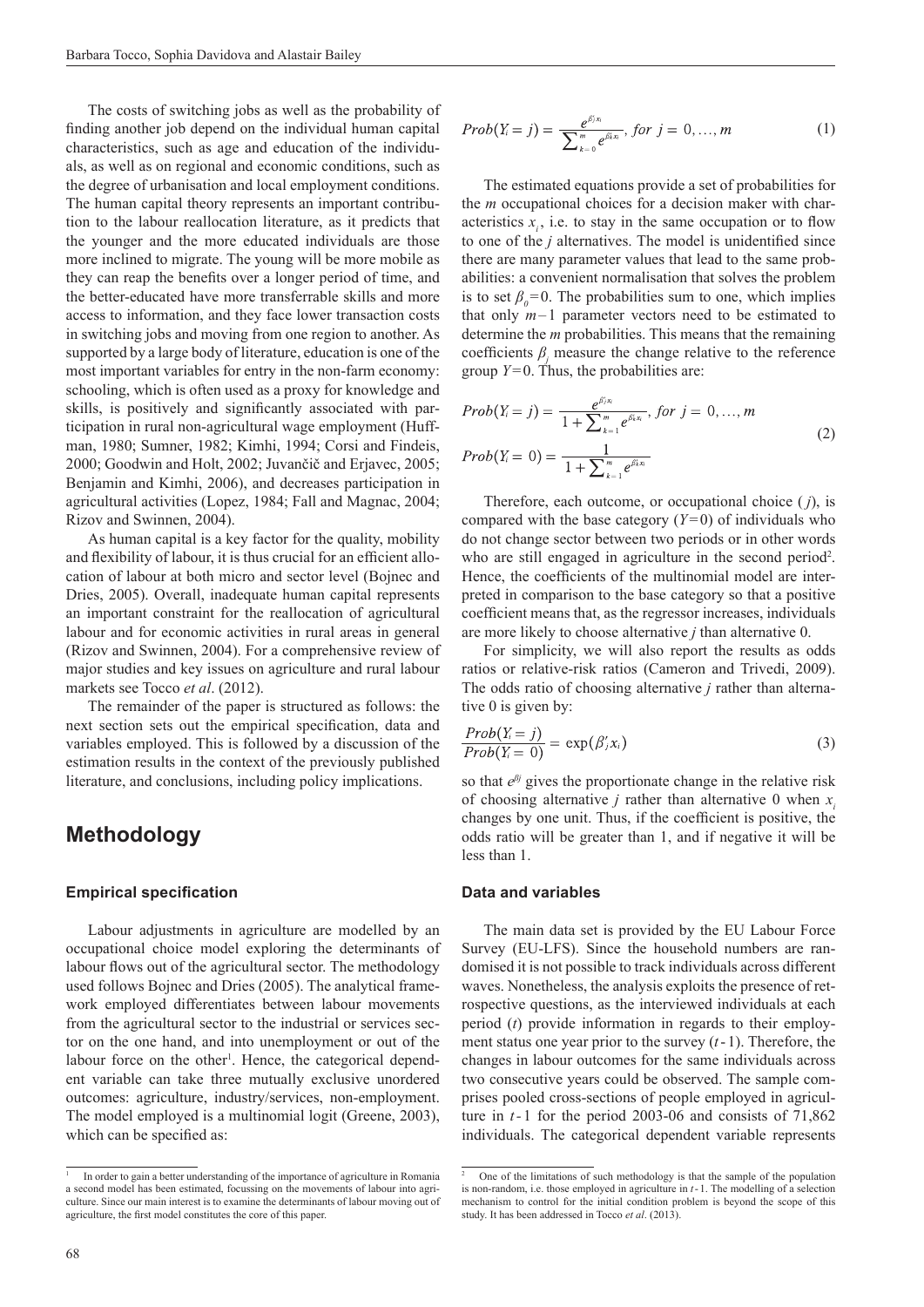three mutually exclusive outcomes according to the main occupational choice in period *t*: employment in the agricultural sector  $(=1)$ , employment in the industrial or services sector  $(=2)$ , and non-employment, i.e. combining unemployment and inactivity into a single group  $(=3)^3$ . Owing to data limitations the period of study is quite short for a dynamic analysis of structural change. However, the results still prove to be insightful when looking at the determinants of inter-sectoral labour movements.

The first set of independent variables relate to the personal characteristics of individuals. Dummies are used to capture the gender effect (female  $= 1$ ) and the marital status (married = 1). As a proxy for the individual's stock of human capital the highest level of educational attainment is included: low education (educlow = 1) if the individual has only received lower secondary education, medium education  $(educmedium = 1)$  if the individual has received upper secondary education, and high education (educhigh = 1) if the individual has received tertiary education. In order to disentangle the different effects of education and control for specific agricultural human capital a dummy for those who have received agricultural education (agriedu= $1$ ) is included.

The age variable is used to investigate the life-cycle decisions of individuals. The variable is not a continuous one and six different age bands have been created: 15-24, 25-34, 35-44, 45-54, 55-64, 65 and over. Individuals aged less than 15 are not of interest for the age variable, as they are not part of the labour force. The upper age limit is not restricted, since a large number of people engaged in agricultural activities have passed the retirement age. Lastly, a dummy for the presence of children under 15 in the household is included  $\text{(children=1)}$  as well as an interaction dummy for capturing the effect of children on the occupational choice decisions of women (female children = 1).

The second set of variables relate to the specific employment characteristics in *t*-1, classifying the individual according to the status in employment, namely whether the individual was self-employed with or without employees (selfempl=1), a family-worker (familywork=1) or an employee (employee  $= 1$ ) receiving any form of compensation, i.e. wages, salaries, payment in kind and so forth.

Additional available information concerns the region at the European NUTS 2 level where the individual was residing in the previous period. Further variables were incorporated from the EU New Cronos Database online to control for the labour market conditions at the regional level. These include the regional population density<sup>4</sup> (popdensity), expressed in inhabitants per  $km^2$ , and the region employment growth outside agriculture (emplgrowthnonagr). Following Dries and Swinnen (2002), a proxy for the reservation wage is included, measured by the ratio of the average wage per region over the national wage (regwagelag). Owing to potential endogeneity, as the outflow of agricultural labour affects the off-farm labour supply and thus may itself affect

the wages paid in the region, this variable is included by its lagged value. Lastly, year dummies for each of the pooled cross-section yr2004\_5 and yr2005\_6 are included and yr2003 4 is omitted as a base year. Some descriptive statistics of the variables employed are presented in Table 1.

**Table 1:** Descriptive statistics of a sample of 71,862 people engaged in agriculture in Romania at t-1 for the period 2003-06.

| <b>Variable</b>                              | Range        | Mean  | Std. Dev. |  |  |  |
|----------------------------------------------|--------------|-------|-----------|--|--|--|
| <b>Individual and family characteristics</b> |              |       |           |  |  |  |
| female                                       | $0 - 1$      | 0.48  | 0.50      |  |  |  |
| married                                      | $0 - 1$      | 0.70  | 0.46      |  |  |  |
| low education                                | $0 - 1$      | 0.61  | 0.49      |  |  |  |
| medium education                             | $0 - 1$      | 0.38  | 0.48      |  |  |  |
| high education                               | $0 - 1$      | 0.01  | 0.11      |  |  |  |
| agricultural education                       | $0 - 1$      | 0.05  | 0.22      |  |  |  |
| age 15-24                                    | $0 - 1$      | 0.09  | 0.28      |  |  |  |
| age 25-34                                    | $0 - 1$      | 0.17  | 0.37      |  |  |  |
| age 35-44                                    | $0 - 1$      | 0.18  | 0.39      |  |  |  |
| age 45-54                                    | $0 - 1$      | 0.20  | 0.40      |  |  |  |
| age 55-64                                    | $0 - 1$      | 0.19  | 0.39      |  |  |  |
| age 65-99                                    | $0 - 1$      | 0.17  | 0.38      |  |  |  |
| children                                     | $0 - 1$      | 0.32  | 0.47      |  |  |  |
| <b>Job related characteristics</b>           |              |       |           |  |  |  |
| self-employed                                | $0 - 1$      | 0.53  | 0.50      |  |  |  |
| family worker                                | $0 - 1$      | 0.40  | 0.49      |  |  |  |
| employee                                     | $0 - 1$      | 0.07  | 0.25      |  |  |  |
| Labour market conditions at regional level   |              |       |           |  |  |  |
| population density                           | $61 - 1,259$ | 97.67 | 90.35     |  |  |  |
| wage ratio                                   | $0.6 - 2.3$  | 0.82  | 0.18      |  |  |  |
| employment growth                            | $-5.2 - 9.8$ | 1.97  | 4.47      |  |  |  |

### **Results and discussion**

#### **Probabilities and labour movements**

The probabilities of labour flowing from the agricultural sector in period  $t-1$  to other occupational choices (industry and services) and to non-employment (unemployment and inactivity) in time *t* are summarised in Table 2. During the years 2003-06, there was little mobility in agricultural labour from one period to the next. The low mobility of agricultural labour suggests that structural change has not been particularly significant during this period of analysis. In fact, only 2.3 per cent of agricultural labour moved to other sectors to seek other employment opportunities, equivalent to 1,653 people. The slow pace of the out farm migration of labour may suggest the presence of mobility constraints and structural impediments which have hindered a smooth adjustment across activities. A much larger outflow was associated with non-employment, representing 6.2 per cent of the sample. Thus, the main channel of farm exit is closely related to retirement.

**Table 2:** Predicted probabilities of labour choices of a sample of 71,862 people engaged in agriculture in Romania, 2003-06.

|                        | Status in period t |                  |                 |  |
|------------------------|--------------------|------------------|-----------------|--|
| Status in period $t-1$ | <b>Stay</b>        | Other employment | Non-employment  |  |
| Agriculture            | 65,743<br>(91.49)  | 1,653<br>(2.30)  | 4,466<br>(6.21) |  |

Note: numbers in brackets represent percentages of the total sample

The classification of the labour force status, i.e. whether the individual is employed, unemployed or inactive, follows the International Labour Organization guidelines.

<sup>4</sup>Population density should ideally be measured at a more local level (municipality/ district level) – the EU-LFS contains a variable for the degree of urbanisation for an area (a group of contiguous 'local areas') classified as densely populated area, intermediate area, thinly-populated area. Unfortunately this variable was not available for the Romania dataset.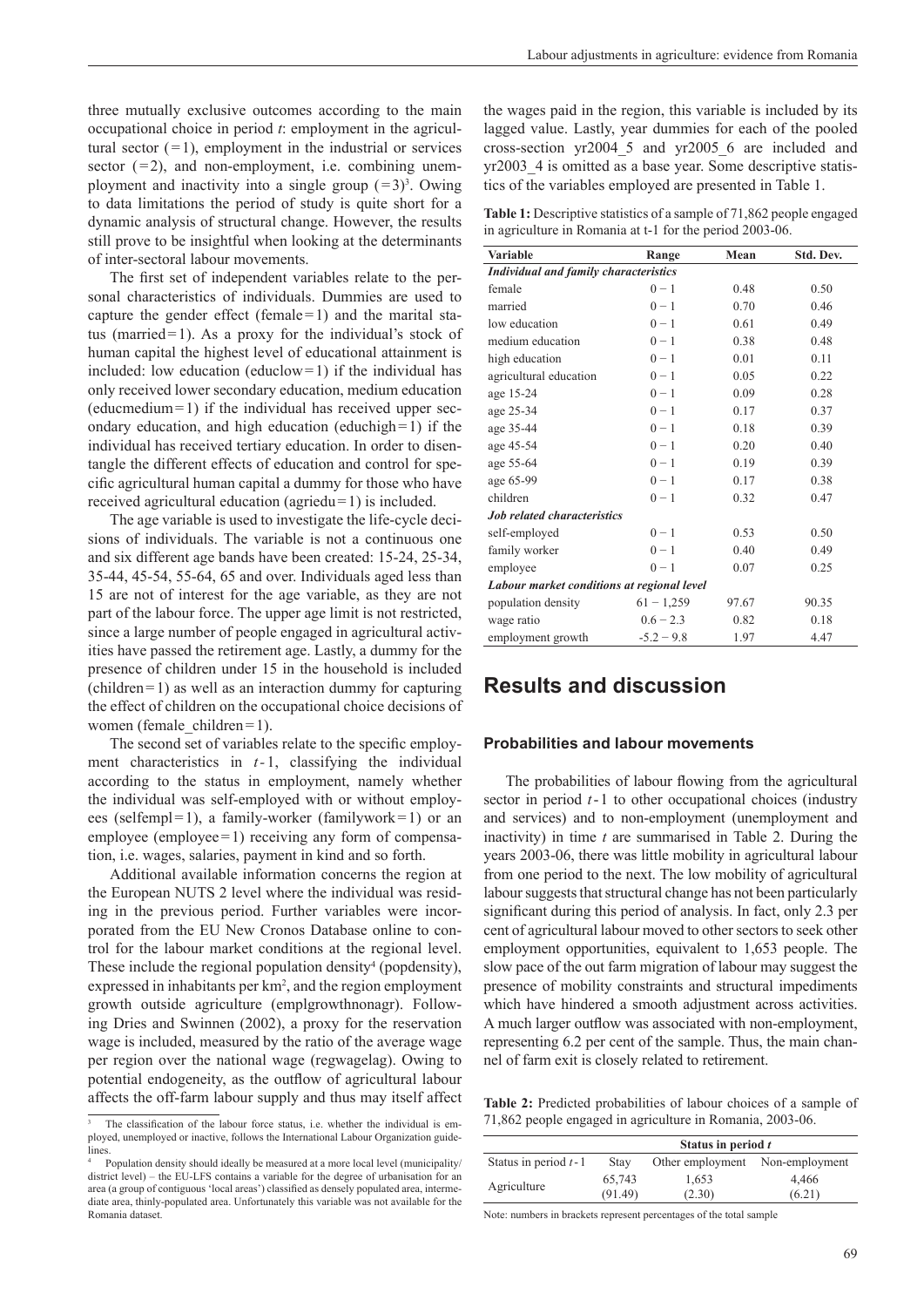**Table 3:** Labour movements from agriculture: importance of having a second job amongst the 67,396 employed people in Romania shown in Table 2.

|                       | Economic sector of second job |                       |         |  |
|-----------------------|-------------------------------|-----------------------|---------|--|
| Status in period $t$  | Agriculture                   | Industry and services | None    |  |
| Agriculture           | 592                           | 127                   | 65,024  |  |
|                       | (0.90)                        | (0.19)                | (98.91) |  |
| Industry and services | 330                           |                       | 1,322   |  |
|                       | (19.96)                       | (0.06)                | (79.98) |  |

Note: numbers in brackets represent percentages of the total sample

Additionally, it is possible to investigate the extent to which, in period *t*, employed people have had a second job and the economic sector of this. Almost 20 per cent of those individuals who are estimated to have moved from agriculture to industry and services still worked in agriculture as a second job (Table 3). This implies that Romanian households were still very reliant on agriculture and possibly due to household food security and social capital considerations individuals were reluctant to quit agriculture altogether. This also suggests that agriculture might be perceived as a risk-reducing strategy for those individuals who are willing and able to find other employment opportunities outside the agricultural sector.

#### **Determinants of fl ows out of agriculture**

The estimation results are reported in Table 4. The likelihood ratio chi-square test is significant at the 1 per cent level, with the Wald test and likelihood ratio test providing support for the model. The Hausman and Small-Hsiao tests confirm that the IIA (independence of irrelevant alternatives) assumption has not been violated.

The results are generally in line with previous studies. The significant gender effect on the labour occupational choices suggests that women have a lower likelihood of switching to industry and services rather than staying in agriculture and that, at the same time, they are more likely to become unemployed or to leave the labour force altogether.

Table 4: Determinants of labour flows out of agriculture of a sample of 71,862 people engaged in agriculture in Romania, 2003-06.

| <b>Variable</b>  | <b>Industry and services</b> |            | Non-employment         |                        |            |                        |
|------------------|------------------------------|------------|------------------------|------------------------|------------|------------------------|
|                  | Coefficient                  | Odds ratio | <b>Marginal effect</b> | Coefficient            | Odds ratio | <b>Marginal effect</b> |
| female           | $-0.356***$<br>(0.078)       | 0.701      | $-0.005***$            | $0.330***$<br>(0.042)  | 1.390      | $0.013***$             |
| married          | $-0.076$<br>(0.069)          | 0.927      | $-0.001$               | $-0.485***$<br>(0.038) | 0.616      | $-0.021***$            |
| educmedium       | $0.677***$<br>(0.059)        | 1.969      | $0.011***$             | $0.102**$<br>(0.045)   | 1.108      | $0.004**$              |
| educhigh         | $1.126***$<br>(0.159)        | 3.083      | $0.03***$              | $-0.116$<br>(0.199)    | 0.891      | $-0.005$               |
| agriedu          | 0.060<br>(0.088)             | 1.062      | 0.001                  | $-0.253**$<br>(0.109)  | 0.776      | $-0.009***$            |
| age15 24         | 1.028***<br>(0.103)          | 2.796      | $0.022***$             | $0.985***$<br>(0.078)  | 2.678      | $0.056***$             |
| age25_34         | $0.575***$<br>(0.085)        | 1.777      | $0.011***$             | $-0.111$<br>(0.079)    | 0.895      | $-0.005$               |
| age35_44         | $0.398***$<br>(0.082)        | 1.489      | $0.007***$             | $-0.013$<br>(0.076)    | 0.987      | $-0.001$               |
| age55_64         | $-0.560***$<br>(0.111)       | 0.571      | $-0.007***$            | $0.271***$<br>(0.070)  | 1.311      | $0.012***$             |
| age65_99         | $-1.322***$<br>(0.182)       | 0.267      | $-0.015***$            | $2.104***$<br>(0.059)  | 8.197      | $0.170***$             |
| children         | $0.158**$<br>(0.071)         | 1.171      | $0.002**$              | 0.092<br>(0.063)       | 1.096      | 0.004                  |
| female_children  | $-0.170$<br>(0.110)          | 0.843      | $-0.002*$              | $0.148*$<br>(0.078)    | 1.159      | $0.006*$               |
| selfempl         | $-0.416***$<br>(0.083)       | 0.659      | $-0.006***$            | $-0.381***$<br>(0.093) | 0.683      | $-0.015***$            |
| familywork       | $-0.241***$<br>(0.090)       | 0.786      | $-0.004***$            | 0.042<br>(0.094)       | 1.042      | 0.002                  |
| popdensity       | $-0.001***$<br>(0.000)       | 0.999      | $-0.000$ ***           | 0.000<br>(0.000)       | 1.000      | 0.000                  |
| regwagelag       | $0.646***$<br>(0.154)        | 1.909      | $0.009***$             | 0.161<br>(0.102)       | 1.175      | 0.006                  |
| emplgrowthnonagr | $0.053***$<br>(0.011)        | 1.054      | $0.001***$             | $0.0613***$<br>(0.007) | 1.063      | $0.002***$             |
| yr2004 5         | $-0.666***$<br>(0.126)       | 0.514      | $-0.01***$             | $0.203**$<br>(0.097)   | 1.225      | $0.009**$              |
| yr2005_6         | $-0.167**$<br>(0.082)        | 0.846      | $-0.003***$            | $0.953***$<br>(0.074)  | 2.593      | $0.042***$             |
| Constant         | $-3.992***$<br>(0.185)       | 0.018      |                        | $-4.036***$<br>(0.154) | 0.018      |                        |
| Likelihood ratio | 5593.58***                   |            |                        |                        |            |                        |

Note: standard errors in parentheses; levels of significance: \*\*\*1%; \*\*5%: \*10%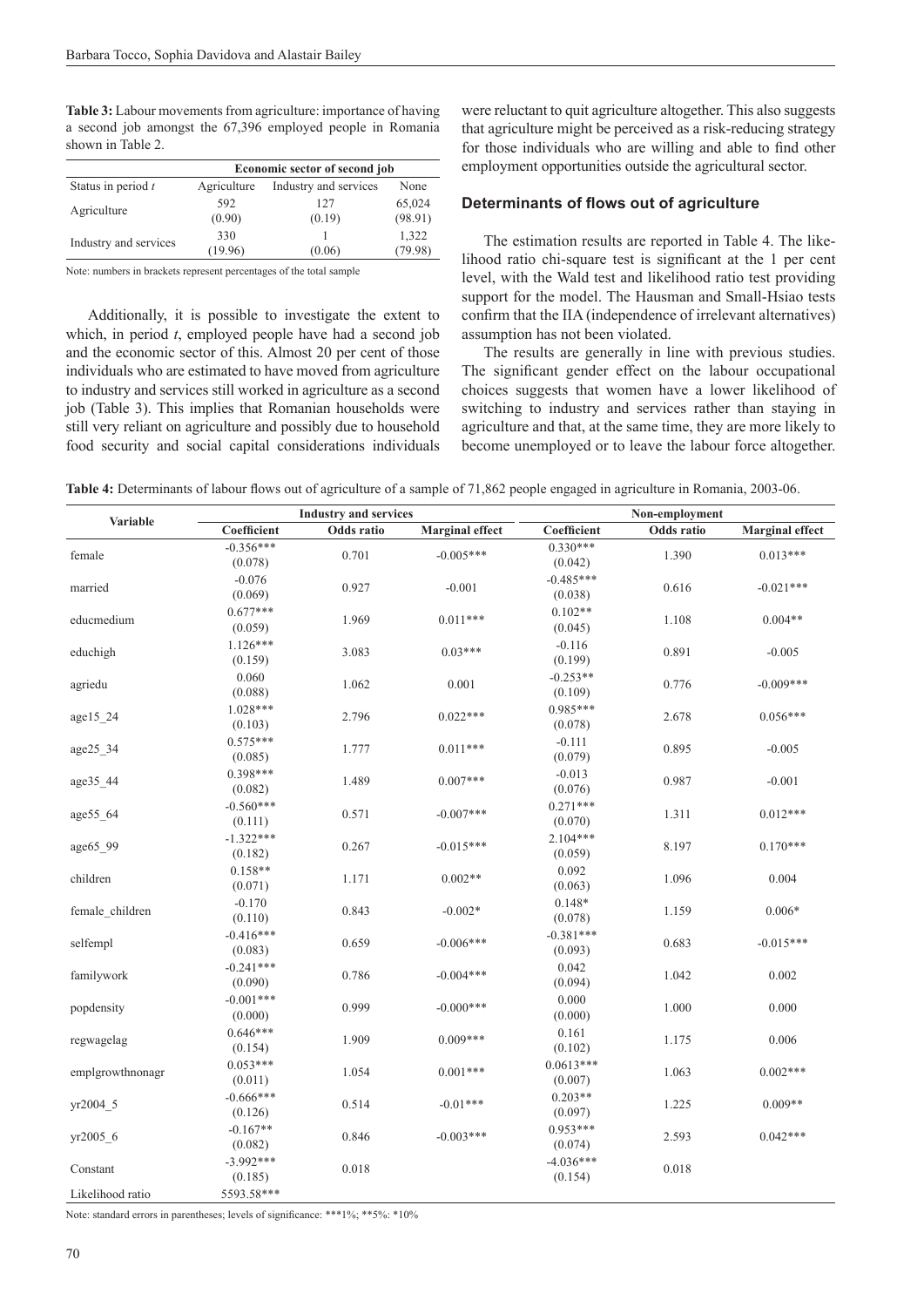This would confirm that men play a more active role in the labour market (Bojnec and Dries, 2005) and that they are on average more mobile in terms of sectoral adjustments. In contrast to some previous studies which found that married individuals engaged in farming activities are less mobile (Weiss, 1999; Bojnec *et al*., 2003; Bojnec and Dries, 2005; Van Herck, 2009) in this study the marital status does not play a significant role for the occupational switch to industry/services. However, it has a significant and negative effect on the likelihood of flowing to non-employment.

Consistent with the human capital literature, the highly statistically significant education variables imply that individuals with higher levels of education are more likely to leave agriculture to work in other sectors. Medium education is also positively associated with the probability of flowing to non-employment, which may be due to frictional unemployment while waiting for better employment opportunities. It could be asserted that agricultural specific human capital is associated with a higher expectation of continuing farming (Weiss, 1999). However, the results here suggest that agricultural specific education only reduces the likelihood of exiting to non-employment.

The expected non-linear age function is confirmed in this analysis, so that younger individuals are those who have a longer period to reap the benefits of migrating for better employment opportunities, and are thus associated with a higher likelihood of leaving agriculture for industry and services, up to a point where this probability diminishes so that older individuals are more likely to stay in agriculture (Sumner, 1982; Corsi and Findeis, 2000; Ahituv and Kimhi, 2002; Bojnec and Dries, 2005; Breustedt and Glauben, 2007). The turning point is somewhere between 45 and 54 years, chosen as the reference category. Moreover, individuals between 15 and 24 years are also positively associated with the probability of flowing to non-employment, which could be also due to frictional unemployment. On the other hand, the positive coefficients in the non-employment outcome for those over 55 and even higher for those over 65 are associated with the retirement of these individuals.

Whereas the presence of children under 15 in the household is associated with a higher likelihood of switching to industry and services, which may be connected with the need for higher income and better living standards for the family, the probability of individuals of flowing to non-employment would only concern women, due to the fact that women play a more active role in the family unit, in terms of child bearing, housework and other household-related tasks.

The job-related characteristics also confirm the expected direction of relationships, so that family workers and selfemployed individuals in the agricultural sector have a lower likelihood of flowing to industry and services in comparison to employees. At a first glance it seems that being a familyworker or self-employed are important non-pecuniary attributes related to the pride, autonomy and sense of responsibility associated with farming activities (Van Herck, 2009). In this respect, looking at the magnitude of the parameters, it would seem that self-employment has even a larger effect than being a family worker. On the other hand, as shown in the descriptive statistics, the Romanian agricultural sector is mainly characterised by self-employed individuals, followed by family workers, and lastly by a small percentage of employees. Thus, the results may simply reflect the different shares and instead confirm the very low mobility of agricultural labour. In general, it seems plausible to conclude that employees represent the most mobile segment of the labour force, since these individuals are more responsive to market prices and to better employment opportunities.

Lastly, individuals' decisions to move across sectors appear to be associated with the labour market conditions at the regional level, so that higher employment growth in the non-agricultural sector would result in a higher likelihood of leaving agriculture, to both industry and services and to nonemployment (frictional unemployment). This would imply that individuals' migration decisions are highly responsive to job opportunities and therefore that job creation, particularly in rural areas, would represent an important determinant for the outflows of agricultural labour. The highly statistically significant coefficient of the reservation wage on the likelihood of labour flowing out of agriculture to industry and services also confirms that relative growth results in a strong pull effect of other sectors on agricultural labour. Hence, regional economic growth is an important demandside determinant of labour movements which would trigger the process of structural change.

The negative sign of the regional population density is opposite to prior expectations as the higher the density the lower is the likelihood of agricultural labour flowing to industry and services. In the literature this variable has often been used to proxy job opportunities, suggesting that less populated rural areas would exhibit fewer off-farm opportunities for agricultural labour (Juvančič and Erjavec, 2005) whereas more densely populated regions are generally associated with higher exit rates from agriculture, also suggesting higher opportunity cost of land in these areas (Goetz and Debertin, 2001; Breustedt and Glauben, 2007; Van Herck, 2009). In contrast, other studies have found that a high population density is likely to reduce farm exit rates. As argued by Glauben *et al.* (2006), the findings may simply suggest that urban areas have undergone greater structural change in the past than rural areas. Nonetheless, our results might be a consequence of greater competition which is prevailing in more urban areas and which may thus prevent individuals in finding other employment outside agriculture.

The time dummies, mainly included to control for different year effects in the pooled sample, indicate that the main outflows of agricultural labour towards industry and services occurred during the first years of analysis, i.e. between 2003 and 2004, and seem to have decreased in the subsequent years (from 2004 to 2006), whereas movements to nonemployment have progressively increased with major flows occurring in the final period of analysis, i.e. between 2005 and 2006, most probably associated with an increased share of retired farmers.

The empirical analysis has also examined the determinants of labour movements from industry and services towards agriculture<sup>5</sup>. Although these flows are small in relative terms when compared to the movements out of agriculture, they are still important to consider. For example, in absolute terms, 1,421 people moved to the agricultural sector

<sup>&</sup>lt;sup>5</sup> These estimation results are not included in the paper but are available upon request.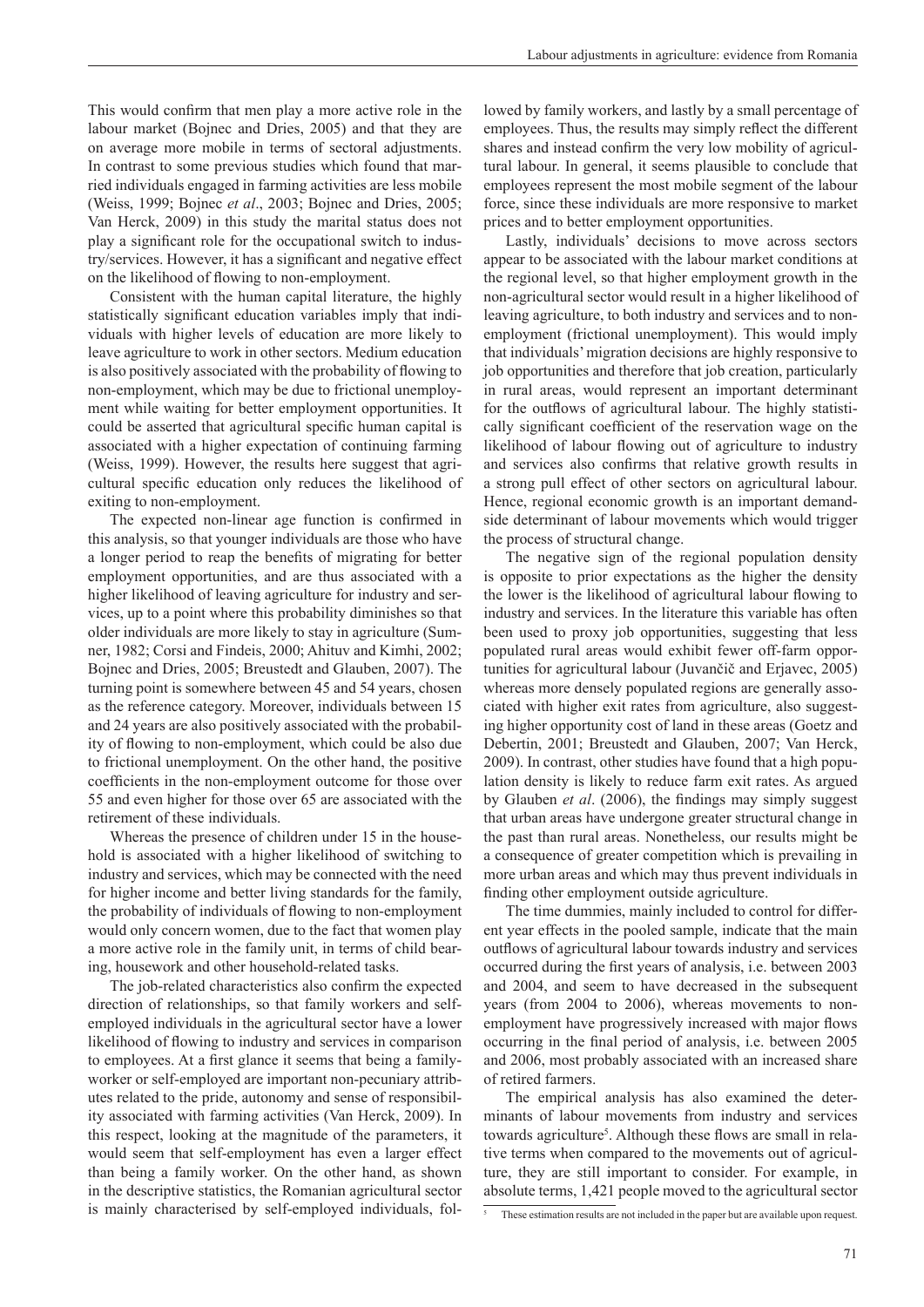in the period 2003-06 in comparison to 1,653 who moved from agriculture to industry and services. This suggests that agriculture still represented an important source of additional income, especially for those less educated, and a retirement choice that can top-up the low pensions for the elderly.

## **Conclusions**

By looking at the post-transition period in Romania, this paper examined the determinants of inter-sectoral labour movements and focussed on the facilitators of, and barriers to, farm labour mobility. The following conclusions can be drawn:

- First of all, population ageing has a strong influence on the observed outflow of agricultural labour. Retirement represents the main farm outflow channel  $-$  the majority of agricultural labour movements concern people aged 64 and over. Secondly, the slow pace of the out farm migration may suggest the presence of mobility and structural impediments which prevent labour adjustments.
- Overall, male, younger and better educated individuals are found to be more mobile and more likely to leave agriculture and flow to industry and services. The predominant share of family workers and selfemployed in the farm sector is negatively associated with exiting agriculture. In comparison to employees, these workers appear to have lower incentives to flow to other sectoral employment and thus contribute to the surplus of labour in the farm sector. In line with previous studies, the reservation wage and employment growth outside agriculture are important pullfactors for facilitating the movement of labour to non-farm activities.
- In the other direction, the movements of labour from industry and services to agriculture are associated with the retirement of people and with unemployment, so that an old age and low levels of education would constitute positive determinants. In this respect, agriculture could become a sink for the less-skilled and unemployed persons, and provide a source of income for the elderly.

The policy implications of these findings point to the need for investments in human capital specifically in education, with the purpose of enhancing the mobility of labour and thus facilitating a more efficient labour allocation. By the same token, demand-side conditions must be not be neglected, as improving the supply side of labour alone would only result in a surplus of labour in the off-farm market with little scope for switching employment sector. Whereas favourable labour market conditions need to be in place to sustain a smooth transition across activities, priority should be placed on creating alternative sources of income from non-agricultural activities in rural areas.

The large share of people engaged in farming activities in Romania despite the very low levels of productivity clearly suggests that agriculture provides a source of minimum income for many rural households and mitigates rural poverty.

In order to pull these households out of the poverty trap, rural development is essential. The National Rural Development Programme of Romania for the period 2007-2013 amounted to approximately EUR 9 billion. However, only 27.6 per cent of this amount was spent on Axis 3, which aimed at the economic diversification and quality of life in rural areas, compared to 44.2 per cent of total expenditure for Axis 1 – competitiveness of agriculture and forestry sectors (Redman, 2008). Furthermore, if the Axis 3 measure on village renewal and basic rural services absorbed 17.2 per cent of all rural development expenditure, the measure with a high potential to create rural jobs – support for the creation and development of rural enterprises – was allocated only 4.3 per cent.

Looking forward, Pillar 2 of the Common Agricultural Policy for the period 2014-2020 gives more flexibility to the EU Member States to tackle some specific issues of their rural areas and decide which measures to choose without the 'straitjacket' of Axes and minimum spending, but with targets set against six broad objectives. One of these objectives is 'Promoting social inclusion, poverty reduction and economic development in rural areas', which is important to facilitate labour mobility. However, as stated by Davidova *et al.* (2013), the simple fact that more appropriate and more flexible measures are included in the menu for Pillar 2 for the period 2014-2020 does not necessary guarantee their adoption by the individual EU Member States. A proper emphasis on rural development and the creation of rural non-farm jobs, together with the accelerated exit of farmers of retirement age will help the flow of labour out of agriculture and the acceleration of structural change in Romanian agriculture.

## **Acknowledgements**

The authors acknowledge financial support from the European Commission FP7 project *Comparative Analysis of Factor Markets for Agriculture across the Member States* (245123-FP7-KBBE-2009-3) and for granting access to the EU-LFS data. The views expressed are those of the authors and do not necessarily reflect the views of the European **Commission** 

## **References**

- Ahituv, A. and Kimhi, A. (2002): Off-Farm Work and Capital Accumulation Decisions of Farmers over the Life-Cycle: the Role of Heterogeneity and State Dependence. Journal of Development Economics **68**, 329-353. http://dx.doi.org/10.1016/ S0304-3878(02)00016-0
- Benjamin, C. and Kimhi, A. (2006): Farm Work, Off-Farm Work, and Hired Farm Labour: Estimating a Discrete-Choice Model of French Farm Couples' Labour Decisions. European Review of Agricultural Economics **33**, 149-171. http://dx.doi. org/10.1093/erae/jbl002
- Bojnec, Š. and Dries, L. (2005): Causes of Changes in Agricultural Employment in Slovenia: Evidence from Micro-data. Journal of Agricultural Economics **56**, 399-416. http://dx.doi. org/10.1111/j.1477-9552.2005.00020.x
- Bojnec, Š., Dries, L. and Swinnen, J.F.M. (2003): Human Capital and Labor Flows Out of the Agricultural Sector: Evidence from